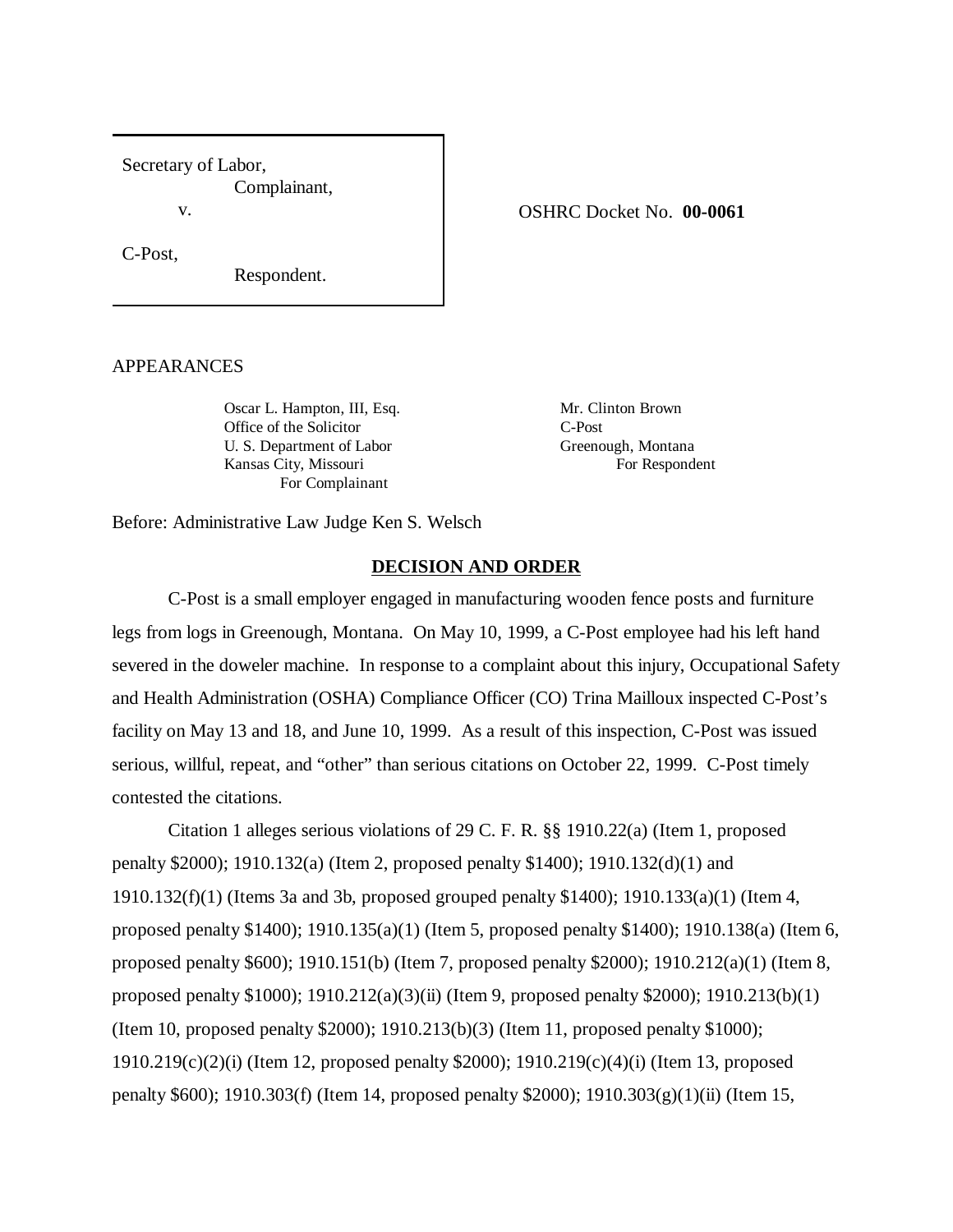proposed penalty \$2000); 1910.303(g)(2)(i) (Item 16, proposed penalty \$2000); 1910.305(b)(1) (Item 17, proposed penalty \$2000); 1910.305(e)(1) (Item 18, proposed penalty \$2000); 1910.305(j)(4)(ii)(B) (Item 19, proposed penalty \$2000); and  $1910.305(g)(1)(i)$  (Item 20, proposed penalty \$2000).

Citation 2 alleges willful violations of 29 C. F. R. §§ 1910.147(c)(1), 1910.147(c)(4)(i), 1910.147(c)(4)(ii), 1910.147(c)(5)(ii)(D), 1910.147(c)(7)(i), 1910.147(c)(7)(iv), and 1910.147(f) (3)(ii)(D) (Items 1a, 1b, 1c, 1d, 1e, 1f, and 1g respectively, proposed grouped penalty \$14,000); and 1910.213 (b)(7) (Item 2, proposed penalty \$14,000).

Citation 3 alleges repeat violations of 29 C. F. R. §§ 1910.24(b) (Item 1, proposed penalty \$100); 1910.219(d)(1) (Item 2, proposed penalty \$4000); and 1910.19(f)(3) (Item 3, proposed penalty \$4000).

Citation 4 alleges an other than serious violation of 29 C. F. R.  $\S$  1910.23(d)(1)(iii) and no penalty proposed.

A hearing was held October 18-19, 2000, in Billings, Montana. The parties stipulated jurisdiction and coverage (Tr. 18). Also, C-Post withdrew its contest as to the cited violations and classifications except the willful classification (Tr. 10, 16-17). The issues remaining for determination involve the willful classification and the reasonableness of the proposed penalties. C-Post is represented *pro se* by its owner, Clinton Brown.

For the following reasons, the willful classification is reclassified as serious and the total penalty assessed is \$26,050.

#### **Background**

C-Post is owned and operated by Clinton Brown. It is a small manufacturing company employing 10 employees including 4 members of the Brown family. It began operation in November 1997 with two employees, Clinton Brown and Mike Jones, in Trout Circle, Montana. It moved to the Greenough facility in February, 1998. C-Post makes wooden fence posts and furniture legs at an outdoor facility. The manufacturing process involves de-limbing small logs with chain saws, removal of logs' bark on a peeler machine, shaping logs into posts in a doweler machine, sharpening fence posts to a point in the pointer machine, and finally, sizing the posts on the trim saw. On November 18, 1998, CO David Vaughn conducted an inspection of C-Post.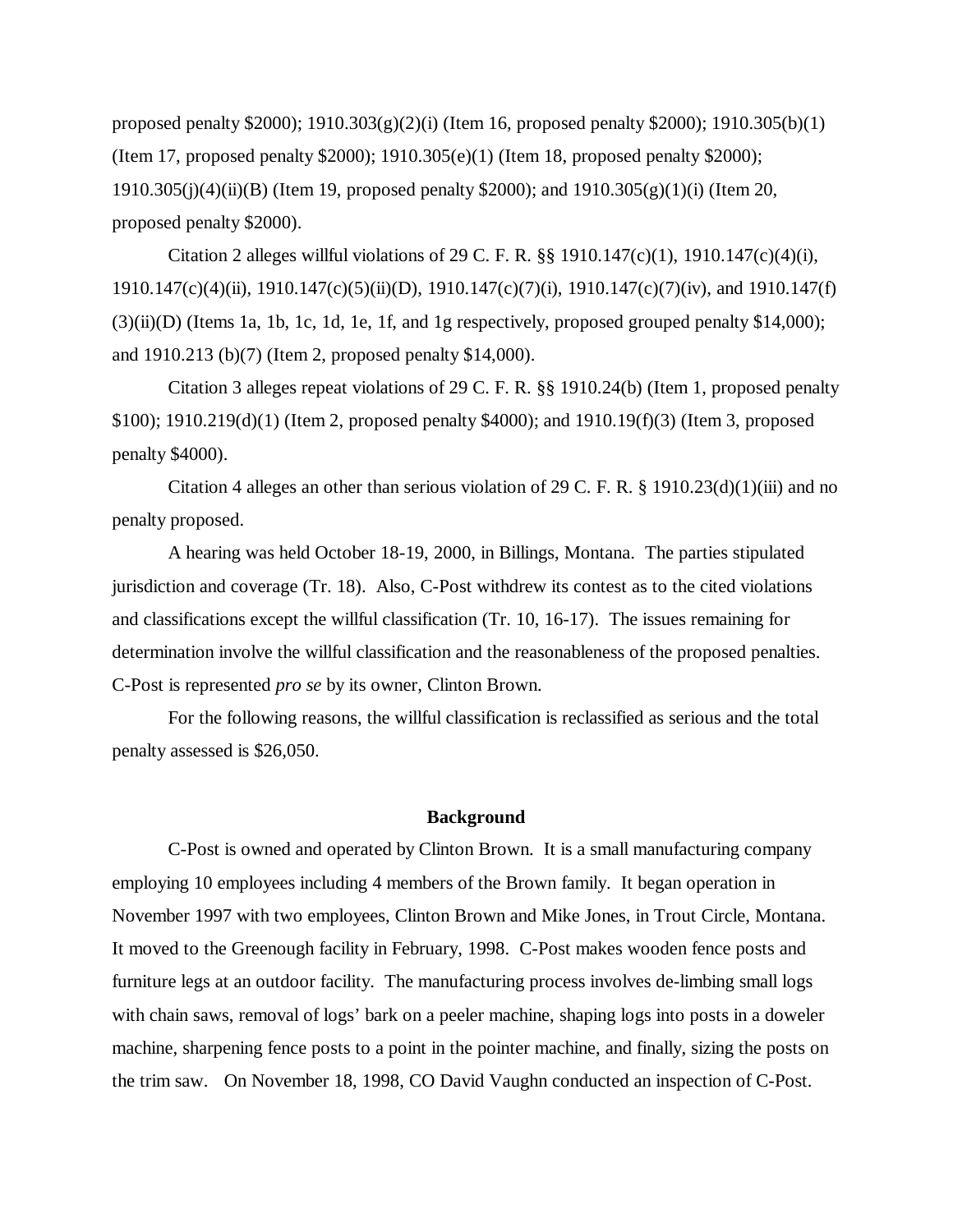As a result of his inspection, C-Post was issued a serious citation for 6 violations on December 7, 1998. Four of these violations [violation

of §1910.147(c)(1), § 1910.24(b), § 1910.219(d)(1), and § 1910.219(f)(3)] are involved in the instant case. OSHA and C-Post entered into an informal settlement agreement and the citation became a final order on January 14, 1999 (Exh. C-3).

On May 10, 1999, Danny Lee, a general laborer for C-Post, was operating the doweler. He had finished oiling the doweler while it was still running, had turned away, and the accident occurred. His coat sleeve was caught in the doweler's feeder and his left hand was pulled into the blades. As a result, Lee lost his left hand.

OSHA received an accident complaint about C-Post. CO Trina Mailloux did an onsite investigation on May 13 and 18, 1999, and she returned on June 10, 1999, to determine whether C-Post had abated the alleged violations. Most of the guarding violations were abated at that time (Exh.  $C-1A$ ).

As a result of her investigation, citations were issued to C-Post. In order to clarify the numerous citations, the violations are regrouped<sup>1</sup> into the following general categories:

winadequate housekeeping (1 item for a proposed penalty of \$2,000); wlack of personal protective equipment (6 items for a proposed penalty of \$6,200); wmedical care not readily available (1 item for a proposed penalty of \$2,000); wlack of guarding or casing on machinery (7 items for a proposed penalty of \$27,600); wlack of proper electrical protection (9 items for a proposed penalty of \$17,000); wlack of proper lockout tagout procedures (7 items for a proposed penalty of \$14,000);

and winadequate stairs (2 items for a proposed penalty of \$100).

## **WILLFUL CITATION**

The Secretary contends that seven violations of the lockout tagout standards at § 1910.147 and one violation of § 1910.213(b)(70) for failing to have feeder attachments

<sup>&</sup>lt;sup>1</sup> The Review Commission has wide discretion in assessing penalties and has the authority to group distinct but overlapping violations for the purpose of penalty assessment. *H. H. Hall Construction Co.,* 10 BNA OSHC 1042, 1046 (No. 76-4765, 1981). *See also E. L. Davis Contracting Co.,* 16 BNA OSHC 2046 (No. 92-35, 1994) (Commission found that judge did not exceed his discretion in assessing a combined penalty).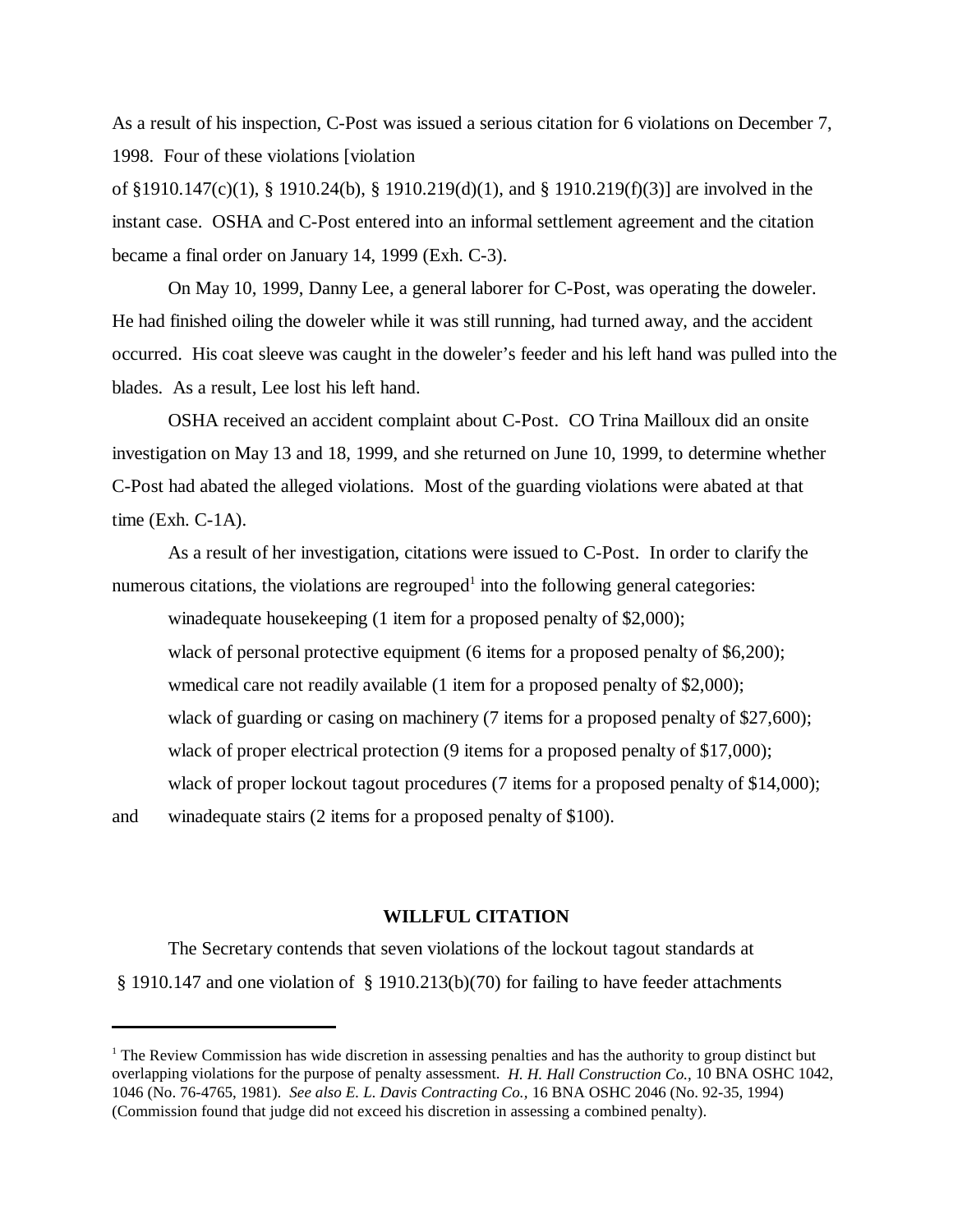covered or guarded are willful. The Secretary bases the willful violation of § 1910.147 on a December, 1998, citation issued to C-Post for violation of the same standard. The previous citation was settled informally and became a final order (Exh. C-3). The willful violation of § 1910.312(b)(7) is based on CO Mailloux's interview with an employee.

"It is well settled that a willful violation is one committed with intentional, knowing or voluntary disregard for the requirements of the Act, or with plain indifference to employee safety." *Continental Roof Systems, Inc.,* 18 BNA OSHC 1070, 1071 (No. 95-1716, 1997). It is not enough for the Secretary to show that an employer was aware of conduct or conditions constituting the alleged violation. "A willful violation is differentiated by heightened awareness of the illegality of the conduct or conditions and by a state of conscious disregard or plain indifference when the employer committed the violation." *Hern Iron Works, Inc.,* 16 BNA OSHC 1206, 1214 (No. 89-433, 1993).

The Secretary failed to establish that C-Post had a "heightened awareness" of the violations. There is no showing that Brown intentionally disregarded the lockout tagout requirements. Brown testified that he had a lockout tagout program for each work station including written procedures and locks and a key for each lock (Tr. 402, 404). According to testimony of the employees and CO Mailloux, there were written lockout tagout procedures posted at the peeler, cutoff saw, yarder and in the control room (Exh. C-1A, Tr. 352, 387, 61). Brown believed that he was following the correct procedures provided by CO David Vaughn during the 1998 investigation of C-Post (Tr. 404, 410). "A willful charge is not justified if an employer has made a good faith effort to comply with a standard or eliminate a hazard even though the employer's efforts are not entirely effective or complete." *Valdek Corp.,* 17 BNA OSHC 1135, 1136 (No. 93-0239, 1995), *aff'* 'd 73 F.3d 1466 (8<sup>th</sup> Cir. 1996). The test of good faith is an objective one, that is "whether the employer's belief concerning the factual matters in question was reasonable under all the circumstances." *Morrison-Knudson Co./Yonkers Contracting Co.,* 16 BNA OSHC 1105, 1124 (No. 88-572, 1993).

The record also does not establish that Brown had a "heightened awareness" of failure to cover or guard the feeder attachments on the two dowelers. In May, 1999, Danny Lee did not turn off the doweler to oil it. Oiling was required about  $3 - 4$  times a day. As a result of being near the feeders to do the oiling, he was injured. He stated that he had been told by Brown that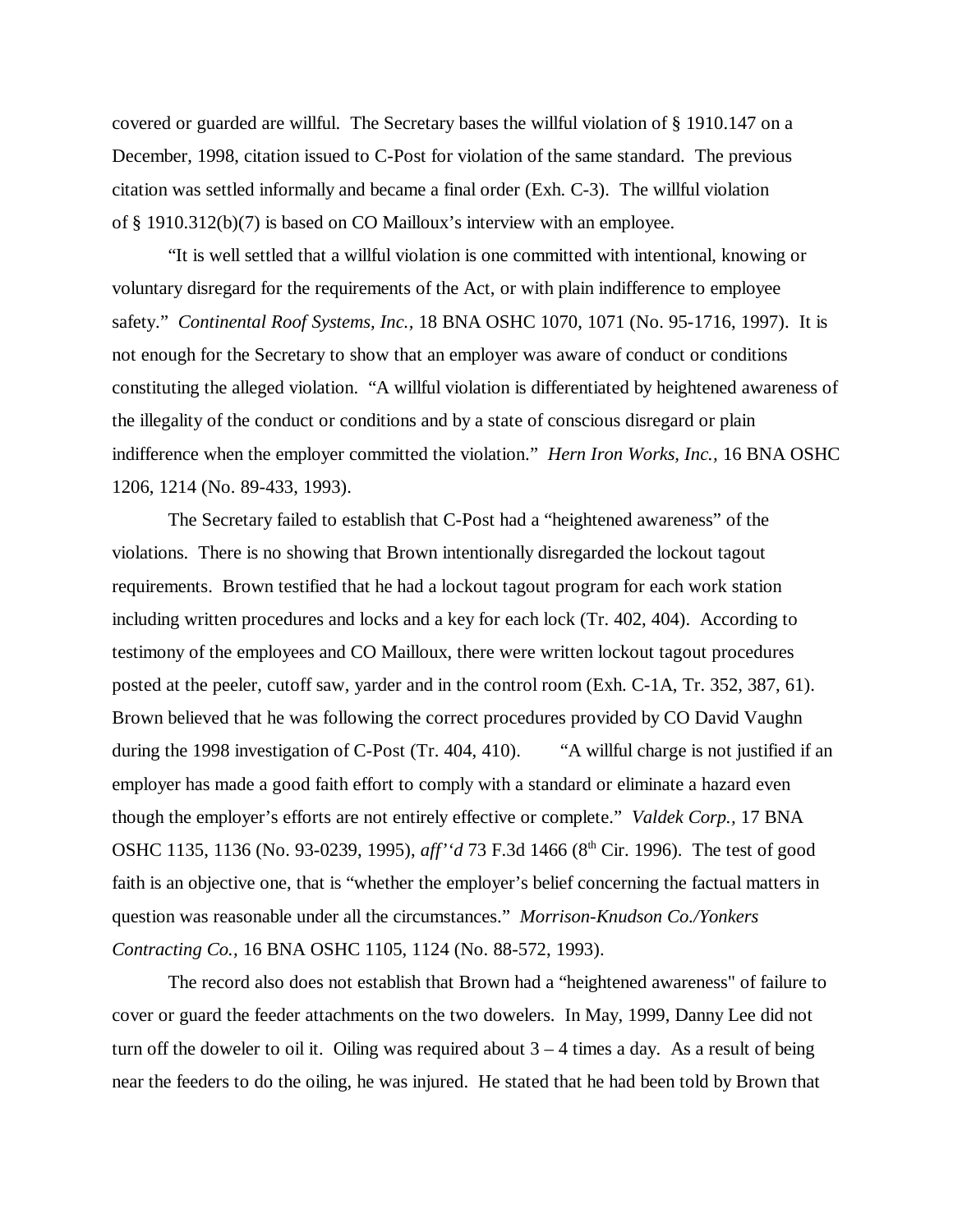no one else had to shut off the doweler when oiling it, so he assumed he was not allowed to turn it off (Tr. 327). This does not prove a "heightened awareness," nor does the record show that Brown showed conscious disregard for employee safety. "The Secretary must show that the employer was actually aware, at the time of the violative act, that the act was unlawful or that it possessed a state of mind such that if it were informed of the standards, it would not care." *Propellex Corp.,* 18 BNA OSHC 1677, 1684 (No. 96-0265, 1999).

Therefore, the violations are not willful. Although the lockout tagout procedures were inadequate, the record indicates that C-Post did attempt to comply with the standard. In light of the serious injury, the violations are reclassified as serious.

# **PENALTY ASSESSMENT**

Section 17 (j) of the Occupational Safety and Health Act requires that when assessing penalties, the Commission must give "due consideration" to four criteria: (1) the size of the employer's business, (2) the gravity of the violation, (3) the good faith of the employer, and (4) the prior history of violations. 29 U. S. C. § 666(j). The Commission has wide discretion in penalty assessment. *Kohler Co.,* 16 BNA OSHC 1769, 1776 (No. 88-237, 1994).

C-Post is a very small company that employed 10 employees at the time of the inspection. It has been in business only since November, 1997. Based on a review of its income tax returns, C-Post has an extremely small income (Exh. R-1). Because of its small size, a reduction in the proposed penalties is appropriate.

Generally, the gravity of the violation is the primary consideration in assessing penalties. *Trinity Industries, Inc.,* 15 BNA OSHC 1481, 1483 (No. 88-2691, 1992). The gravity of a particular violation "depends upon such matters as the number of employees exposed, the duration of the exposure, the precautions taken against injury, and the likelihood that any injury would result." *J. A. Jones Construction Co.,* 15 BNA OSHC 2201, 2214 (No. 87-2059, 1993). Although only one or two employees were exposed at any time and they were not continuously exposed to the hazards, the number of violations is high and there was a serious accident. Therefore, the gravity of the violations is moderate.

C-Post demonstrated some good faith. It was cooperative throughout the inspection, had a good faith belief that it was complying with the lockout tagout standard, and attempted to abate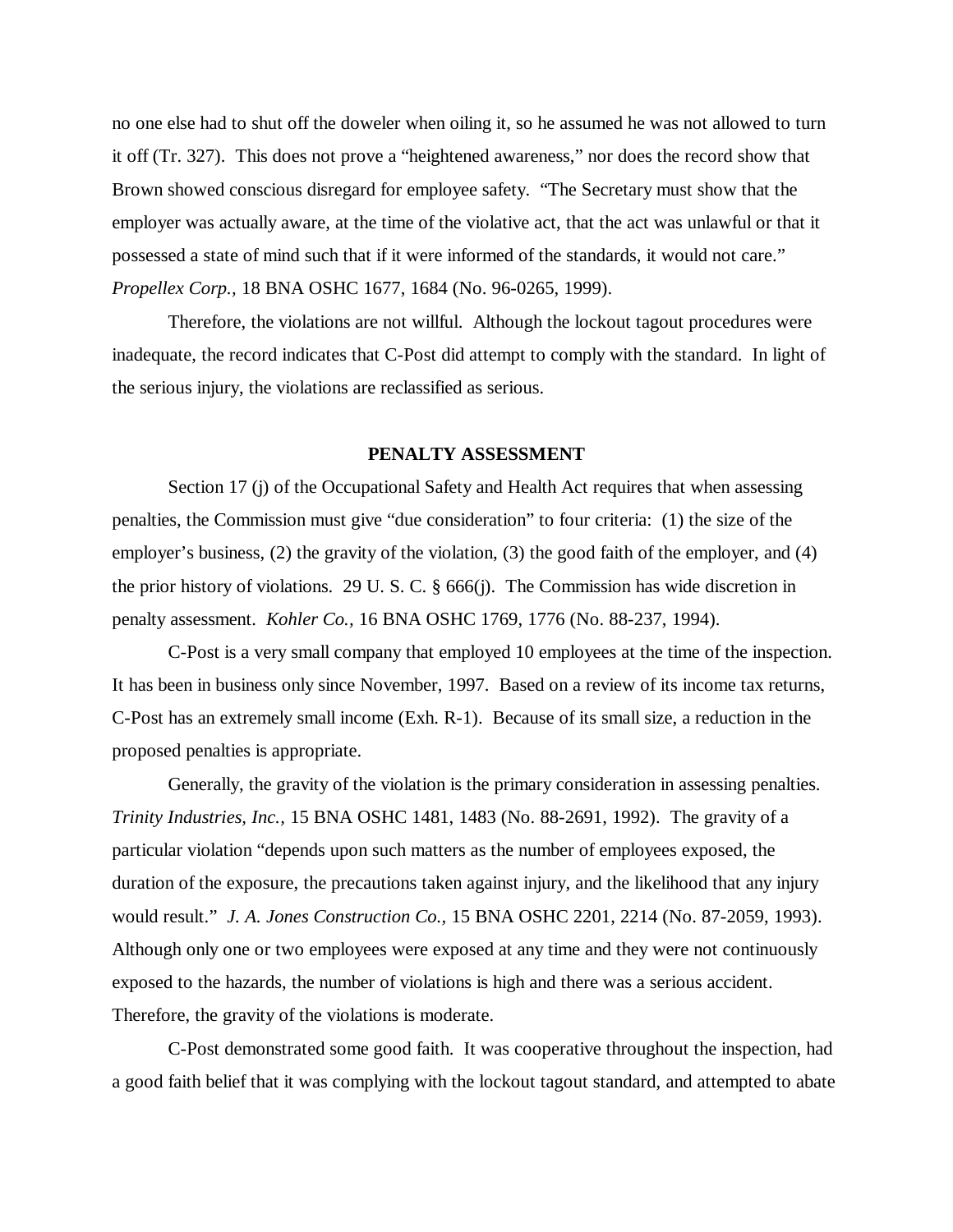some of the violations (guarding of chains, sprockets, and rotating shafts) before the hearing. On the other hand, C-Post lacked good faith because it did not have any written safety programs or training for its employees. Accordingly, no credit will be given for good faith. *See Access Equipment Systems, Inc.,* 18 BNA OSHC 1718, 1728-29 (No. 95-1449, 1999) (no reduction for good faith where there was evidence for and against good faith).

C-Post was previously cited for the repeat violations and the lockout tagout standard. No credit is given for a good history.

## **Inadequate Housekeeping**

Citation 1, Item 1, Serious violation of  $\S 1910.22(a)(1)$  – penalty of \$1,000 is assessed.

The standard requires a workplace to be free of debris. C-Post's manufacturing process generates substantial amounts of debris such as sawdust, wood chips, and pieces of wood. Brown stated that employees were responsible for cleaning around their own work area during down time (Tr. 65). Employee Dennis Lee stated that he cleaned up his operating area, the cutoff saw, about 4 to 5 times a day (Tr. 345). However, C-Post did not have any housekeeping schedule. Employees did say that the site was cleaned up every weekend but, a thorough cleaning was only done approximately once a month.

## **Lack of Personal Protective Equipment**

Citation 1, Items 2, 3a, 3b, 4, 5 and 6, Serious violation of §§ 1910.132(a), 1910.132(d)(1), 1910.132(f)(1), 1910.133(a)(1), 1910.135(a)(1), and 1910.138(a), respectively – grouped penalty of \$2,000 is assessed.

These items are grouped for purposes of a penalty because the violations are for failure to provide employees with personal protective equipment such as chaps (for leg protection while using chain saws), safety glasses (for eye protection from flying sawdust and wood chips), helmets (for head protection from logs that might fall off the log deck) and gloves (for hand protection when holding posts that were in the pointer). C-Post did not require its employees to use any personal protective equipment while operating the machines. Employees wore their own blue jeans, nonprescription sunglasses, baseball caps, and gloves.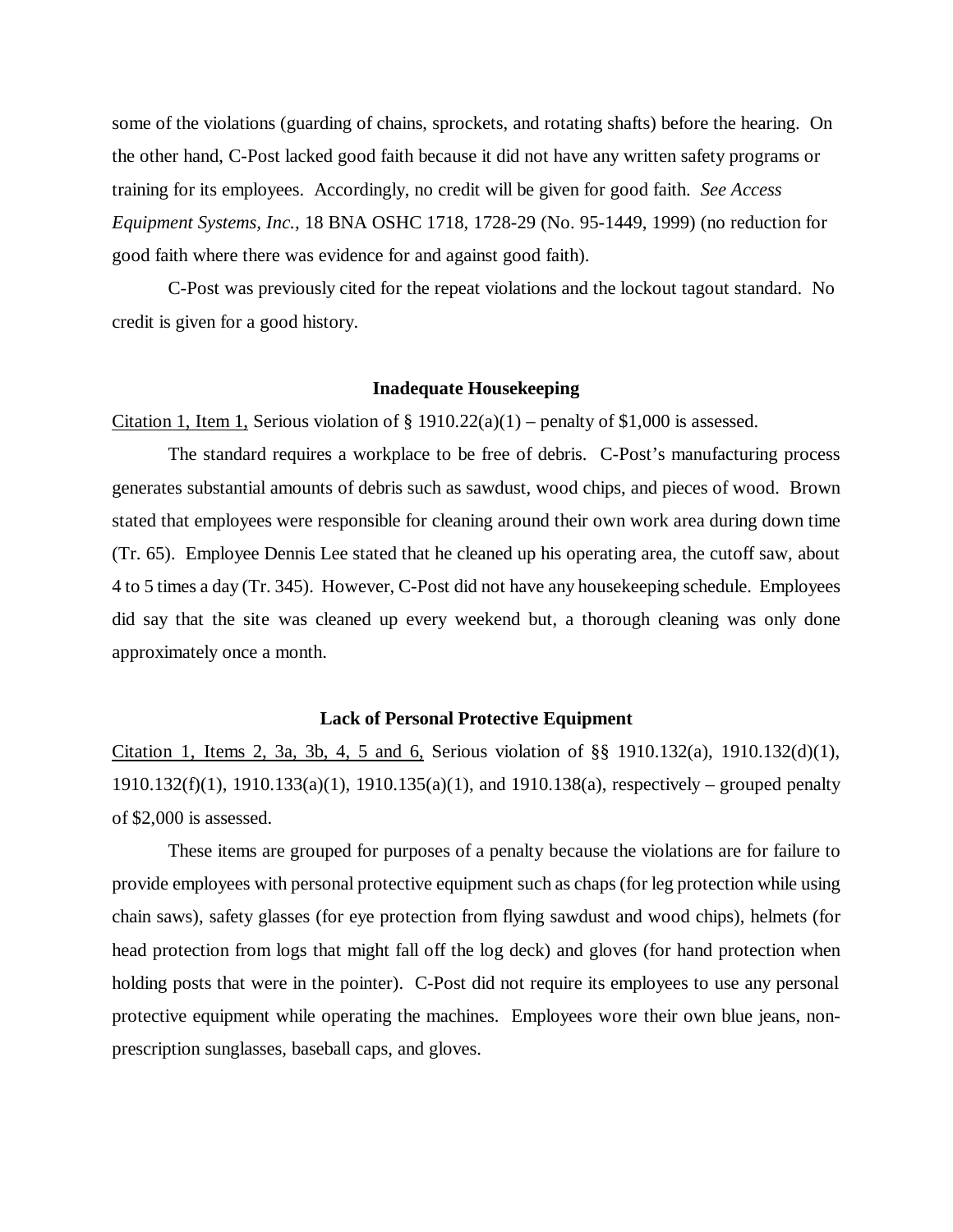#### **Lack of Readily Available Medical Care**

Citation 1, Item 7, Serious violation of  $\S 1910.151(b)$  – penalty of \$500 is assessed.

The standard requires an employee with first aid training to be on site since the nearest medical facility to C-Post's site was more than 10 miles away (it was 17 miles away). After the 911 call for Danny Lee's accident, a hospital helicopter arrived  $15 - 20$  minutes later. Fortuitously, EMTs, who were training in the area and heard the 911 call, arrived within 5 minutes of the call. Brown stated that his daughter, an employee, had first aid training and was on site the day of the accident. CO Mailloux admitted that she was not aware of this (Tr. 150). Nevertheless, no evidence of a first aid certificate was presented.

#### **Lack of Guarding or Casing on Machinery**

Citation 1, Items 8, 9, 12, and 13, Serious violation of  $\S$  1910.212(a)(1), 1910.212(a)(3)(ii), 1910.219.(c)(2)(i), and 1910.219(c)(4)(i), respectively;

Citation 2, Item 2, Reclassified Serious violation of § 1910.213(b)(7); and

Citation 3, Item 2 and 3, Repeat violation of  $\S$ § 1920.219(d)(1) and 1910.219(f)(3) – grouped penalty of \$12,000 is assessed.

These items involve the lack of guarding on conveyor rollers, projecting shaft ends, feeders, and pulleys. There was inadequate guarding on the saw blades and peeler. There were no stationary casings enclosing the exposed shafts, chains, and sprockets. Six employees were exposed but not on a continuous basis.

## **Lack of Proper Electrical Protection**

Citation 1, Items 10, 11, 14, 15, 16, 17, 18, 19 and 20, Serious violation of §§ 1910.213(b)(1), 1910.213(b)(3), 1910.303(f), 1910.303(g)(1)(ii), 1910.303(g)(2)(i), 1910.305(b)(1), 1910.305(e)(1),  $1910.305(j)(4)(ii)(B)$ , and  $1910.305(g)(1)(i)$ , respectively – grouped penalty of \$6,000 is assessed.

These items are grouped for penalty purposes because the violations are for lack of proper electrical protection. The dowelers and pointers did not have cutoff controls near the point of operation preventing the machines from automatically restarting upon restoration of power. Disconnecting means of motors were not evident and legibly marked. The cutoff saw electric box was not enclosed in a cabinet and unused openings in the box were not closed. The electrical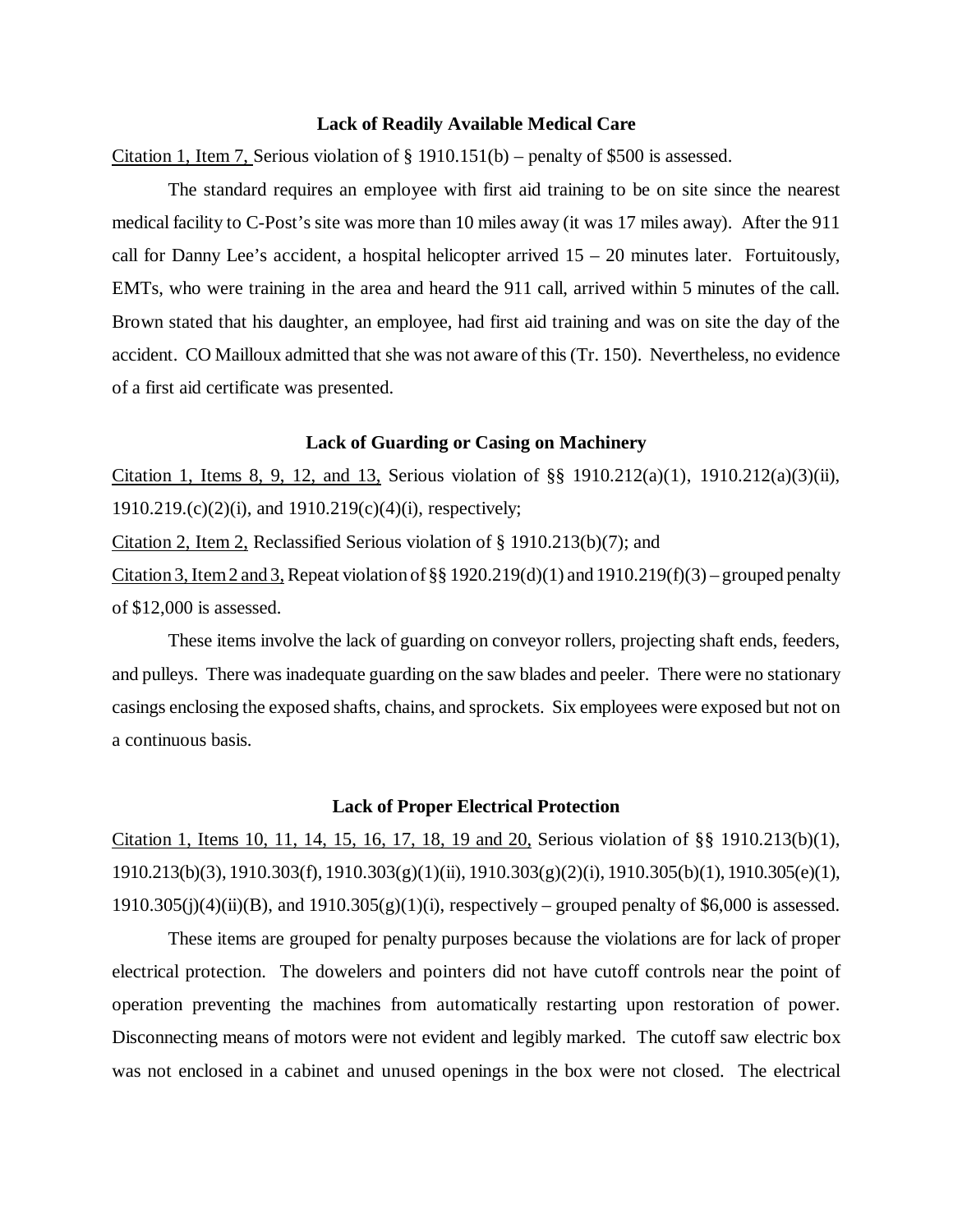disconnect box for the log deck, dowelers, and peeler was not weatherproofed. Electrical cables were not protected from the weather or equipment.

## **Lack of Proper Lockout Tagout Procedures**

Citation 2, Items 1a, 1b, 1c, 1d, 1e, 1f and 1g, Reclassified Serious violation of §§ 1910.147(c)(1), 1910.147(c)(4(i), 1910.147(c)(4)(ii), 1910.147(c)(5)(ii)(D), 1910.147(c)(7)(i), 1910.147(c)(7)(iv), and  $1910.147(f)(3)(ii)(D)$  – grouped penalty of \$4500 is assessed.

These items are grouped for penalty purposes because the violations are for failure to have correct lockout tagout procedures for each machine. Brown did have what he thought were lockout tagout procedures but they did not meet the specific requirements of the standards.

## **Inadequate Stairs**

Citation 3, Item 1, Repeat violation of § 1910.24(b); and

Citation 4, Item 1, Other than serious violation of  $\S 1910.23(d)(1)(iii)$  – grouped penalty of \$50 is assessed.

C-Post did not have fixed stairs and one set of stairs did not have a handrail. The repeat violation is based on the 1998 citation (Exh. C-3). The exposure was minimal, since employees infrequently used the stairs and the total height of the stairs was 5 feet.

Based on the foregoing factors, a total penalty of \$26,050 is assessed. The primary objective of the assessed penalties is to assure a safe and healthful workplace and avoid imposition of destructive penalties. *See Colonial Craft Reproductions,* 1 BNA OSHC 1063 (No. 881, 1972), and *S. A. Healy Co.,* 17 BNA OSHC 1145, 1150 (No. 89-1508, 1995). The penalty of \$26,050 is sufficient to impress upon C-Post the serious nature of its violations and to serve as a deterrent to any future violations.

# **FINDINGS OF FACT AND CONCLUSIONS OF LAW**

The preceding decision constitutes the findings of fact and conclusions of law in accordance with Rule 52(a) of the Federal Rules of Civil Procedure.